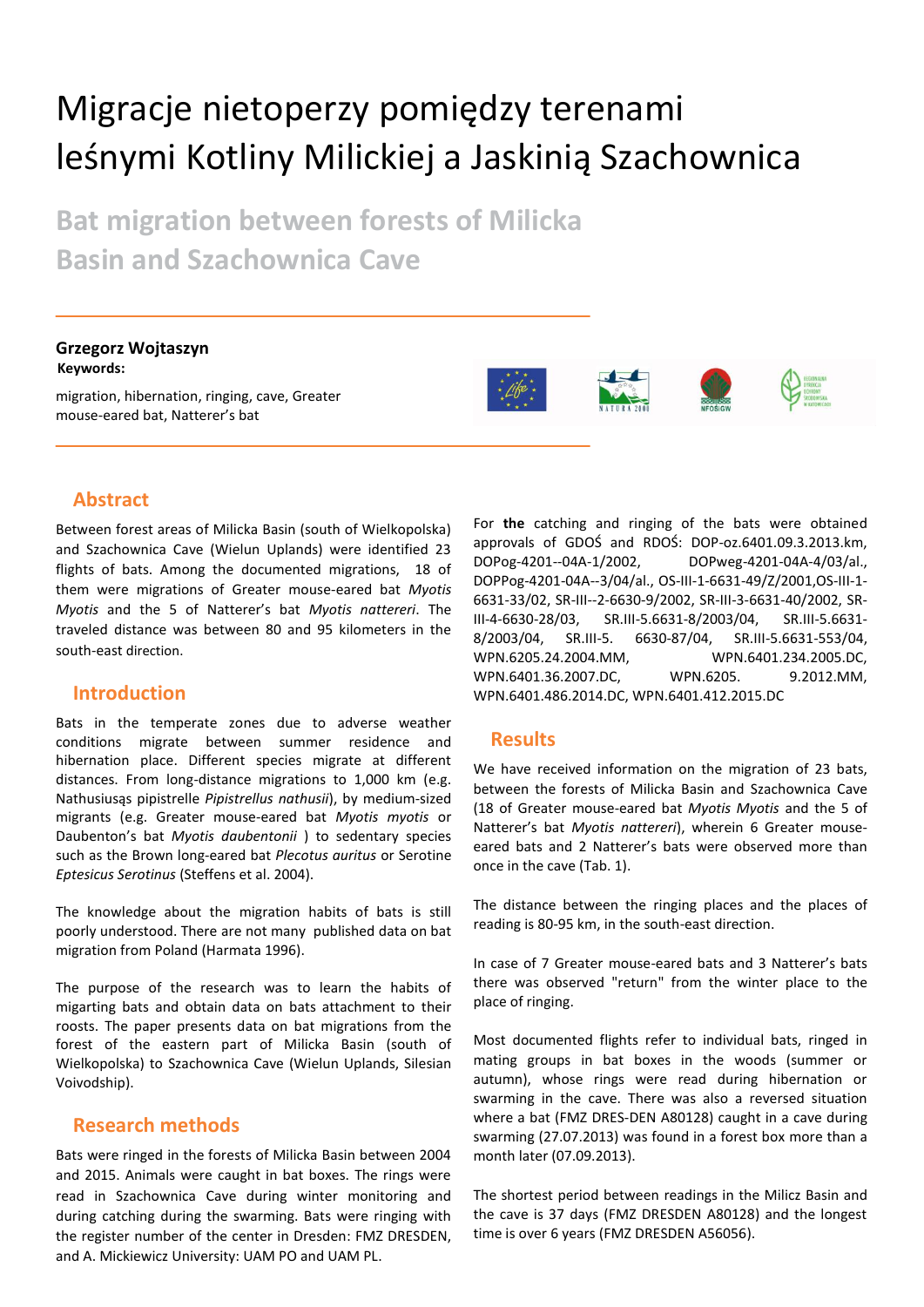Some bats have been registered repeatedly at the place of ringing (maximum 42 times - male of Greater mouse-eared bat FMZ DRESDEN A56056). There are also bats that were reregistered in hibernation period (maximum four times in the cave during 3 consecutive seasons: male of Greater mouseeared bat: FMZ DRESDEN A80050).

# **Conclusions**

Obtained data on bat migrations shows that Szachownica Cave are visited by relatively numerous bats from areas in the distance about 100 km. The results confirm that on the territory of Poland, Greater mouse-eared bat is mediumdistance migrant, which regularly migrate for distances up to 100 km.

In case of the Natterer's bats the longest documented migration in Poland has been presented. The species so far considered was relatively settled. Relatively numerous

migrations indicate that in Poland Natterer's bats have regular, medium-distance migrations.

Repeated observations indicate a strong attachment of Greater mouse-eared bat and Natterer's bat to roosts in the forests and in hibernation sites.

#### **Thanks:**

I would like to thank all the participants in the study and reporting the presence of ringed bats, in particular the following persons: Maurycy Ignaczak, Tomasz Rutkowski, Wojciech Stephan, Tomasz Postawa, Wojciech Gubała, Janusz Hejduk, Dorota Wiewióra, Joanna Kohyt, Radosław Jaros, Paweł Kmiecik, Anna Kmiecik, Grzegorz Lesiński, Michał Stopczyński, Rafał Szuflet, Agnieszka Szubert-Kruszyńska, Jarosław Manias, Janusz Jabłoński, Joanna Jabłońska, Julia Kończak, Jolanta Cerek, Witold Grzywiński, Maciej Łochyński, Radosław Dzięciołowski.

**Dates of Ringing person** 

| No.            | <b>Species</b> | <b>Sex</b> | No. of ring                               | ringing and<br>consecutive<br>registrations       | Dalcs UI<br>registration<br>in cave      | <b>Return</b><br>flights | <b>Register</b>                             |
|----------------|----------------|------------|-------------------------------------------|---------------------------------------------------|------------------------------------------|--------------------------|---------------------------------------------|
| $\mathbf{1}$ . | Myotis myotis  | M          | <b>FMZ DRESDEN</b><br>A56056              | 28.08.2004,<br>observed 42 times<br>in 2004-2012  | 29.01.2010,<br>07.03.2010                | Χ                        | G. Wojtaszyn/<br>M. Ignaczak                |
| 2.             | Myotis myotis  | M          | <b>FMZ DRESDEN</b><br>A56063              | 28.08.2004, 14.05.2005,<br>11.06.2005, 15.08.2005 | 24.10.2005,<br>24.03.2006                |                          | G. Wojtaszyn/<br>J. Hejduk                  |
| 3.             | Myotis myotis  | F          | <b>FMZ DRESDEN</b><br>A56066              | 28.08.2004, 15.08.2005                            | 06.01.2009                               |                          | G. Wojtaszyn/<br>T. Postawa                 |
| 4.             | Myotis myotis  | F          | <b>FMZ DRESDEN</b><br>A56087              | 29.08.2004                                        | 10.11.2005,<br>24.03.2006                |                          | G. Wojtaszyn/<br>J. Hejduk                  |
| 5.             | Myotis myotis  | M          | FMZ DRESDEN<br>A56132                     | 18.09.2005,<br>observed 8 times<br>in 2005-2009   | 01.11.2007,<br>29.12.2009,<br>07.03.2010 | X                        | G. Wojtaszyn/<br>M. Ignaczak/<br>T. Postawa |
| 6.             | Myotis myotis  | M          | <b>FMZ DRESDEN</b><br>A56200              | 18.09.2006,<br>observed 10 times<br>in 2006-2011  | 29.01.2011                               | X                        | G. Wojtaszyn/<br>M. Ignaczak                |
| 7 <sub>1</sub> | Myotis myotis  | М          | <b>FMZ DRESDEN</b><br>$\triangle$ $61116$ | 09.05.2008                                        | 06.01.2009                               |                          | G. Wojtaszyn/<br>T Doctawa                  |

#### **Tab. 1.** Bat migration between forests of Milicka Basin and Szachownica Cave

| о.  | <b><i>IVIVOLIS HIVOLIS</i></b> | IVI. | A56200                       | opserved to times<br>in 2006-2011                                | 29.01.2011                                              | v | M. Ignaczak                  |
|-----|--------------------------------|------|------------------------------|------------------------------------------------------------------|---------------------------------------------------------|---|------------------------------|
| 7.  | Myotis myotis                  | M    | <b>FMZ DRESDEN</b><br>A61416 | 09.05.2008                                                       | 06.01.2009                                              |   | G. Wojtaszyn/<br>T. Postawa  |
| 8.  | Myotis myotis                  | M    | <b>FMZ DRESDEN</b><br>A80050 | 27.04.2009                                                       | 05.03.2010,<br>07.03.2010,<br>29.01.2012,<br>03.03.2013 |   | G. Wojtaszyn/<br>M. Ignaczak |
| 9.  | Myotis myotis                  | F    | <b>FMZ DRESDEN</b><br>A80155 | 22.08.2010, 08.09.2013,<br>13.09.2014, 22.08.2015                | 21.11.2010                                              | Χ | G. Wojtaszyn/<br>W. Gubała   |
| 10. | Myotis myotis                  | M    | <b>FMZ DRESDEN</b><br>A80079 | 16.09.2012, 07.09.2013,<br>13.09.2014, 03.10.2015,<br>03.09.2016 | 19.10.2013                                              | X | G. Wojtaszyn/<br>M. Ignaczak |
| 11. | Myotis myotis                  | F    | <b>FMZ DRESDEN</b><br>A80137 | 15.09.2012, 14.09.2014,<br>23.08.2015                            | 07.03.2015                                              |   | G. Wojtaszyn/<br>M. Ignaczak |
| 12. | Myotis myotis                  | F    | <b>FMZ DRESDEN</b><br>A80138 | 15.09.2012                                                       | 03.03.2013                                              |   | G. Wojtaszyn/<br>M. Ignaczak |
| 13. | <b>Myotis myotis</b>           | М    | <b>FMZ DRESDEN</b><br>A80190 | 04.08.2012                                                       | 26.01.2013                                              |   | G. Wojtaszyn/<br>M. Ignaczak |